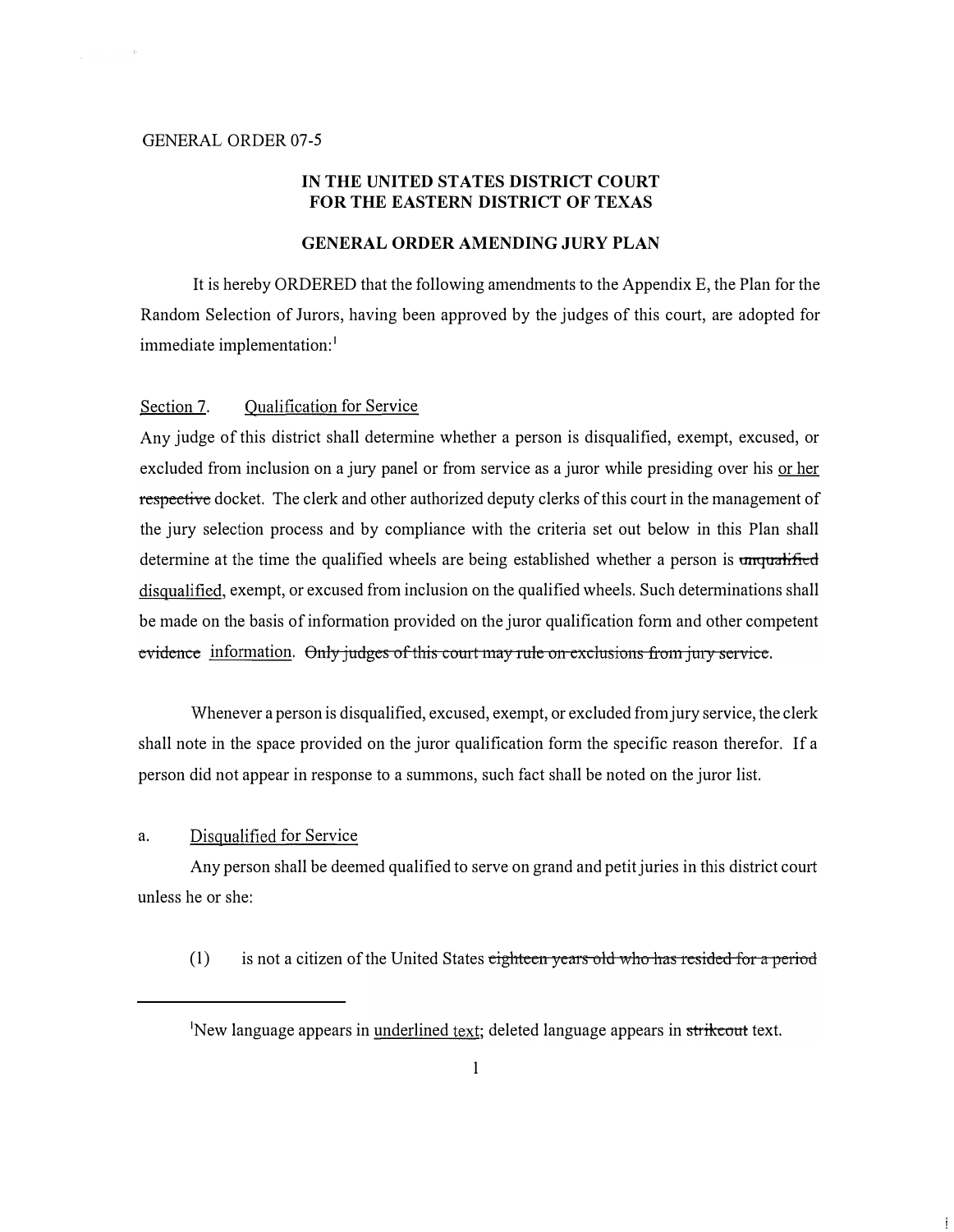of one year within the judicial district;

- (2) is unable to read, write, and understand the English language with a degree of proficiency sufficient to fill out satisfactorily the juror qualification form;
- (3) is unable to speak the English language;
- ( 4) is incapable, by reason of mental or physical infirmity, to render satisfactory jury service; or
- $(5)$  has a charge pending against him or her for the commission of, or has been convicted in a State or Federal court ofrecord, of a crime punishable by imprisonment for more than one year and his or her civil rights have not been restored;
- $(6)$  is under eighteen years of age; or
- (7) has not been a resident of the judicial district for at least a year.

# b. Exemptions from Jury Service (Barred from Service)

Pursuant to Under the provisions of Fitle 28 U.S.C. § 1863 (b)(6), the court hereby finds that exemptions of the following groups of persons or occupational classes is in the public interest and would not be inconsistent with sections 28 U.S.C. §§ 1861 and 1862 of the Act. Accordingly, members of the following groups are barred from jury service:

- (1) members in active service in the Armed Forces of the United States;
- (2) members of the fire or police departments of any State, district, territory, possession, or subdivision thereof;
- (3) public officers in the executive, legislative, or judicial branches of the Government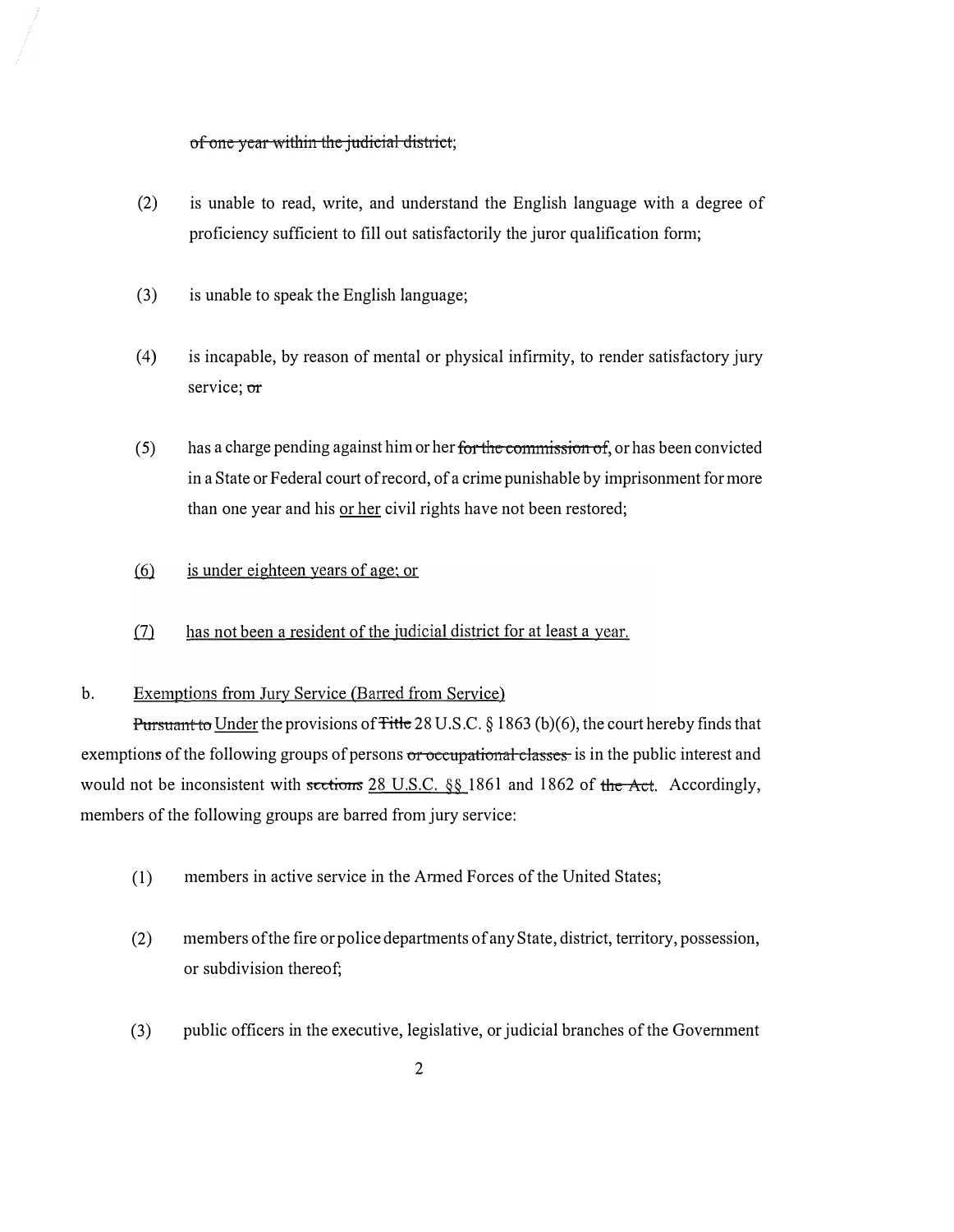of the United States, or any State, district, territory, or possession or subdivision thereof, who are actively engaged in the performance of official duties. "Public officer" shall mean a person who is either elected to a public office or who is directly appointed by a person elected to public office.

### c. Excuses from Jury Service

 $\sim$ 

 $\hat{\mathbf{r}}$ 

This district court, pursuant to section 28 U.S.C. § 1863 of Title 28 and by adoption of this Plan, finds that jury service by the following classes or groups would entail undue hardship or extreme inconvenience to the members thereof. Such excuse would not be inconsistent with sections 1861 and 1862 of the Act. Grounds for excuses upon individual request are the following persons must be excused from jury service upon individual request:

- ( 1) A person who is over 70 years of age;
- $(2)$  A person who has served in federal court as a grand or petit juror within the last two years (see 28 U.S.C. § 1866(e)); and
- $(3)$  A person having active care and custody of a child or children under ten years of age whose health and/or safety would be jeopardized by his or her absence for jury service; or a person who is essential to the care of aged or infirm persons;
- $(4)$  A person whose services are so essential to the operation of a business, commercial, or agricultural enterprise that it must close or cease to function if he or she is required to perform jury duty,
- $(5)$  A person actively practicing or engaged full-time in one of these occupations:
	- $(a)$  attorney
	- (b) physician
	- $(e)$  dentist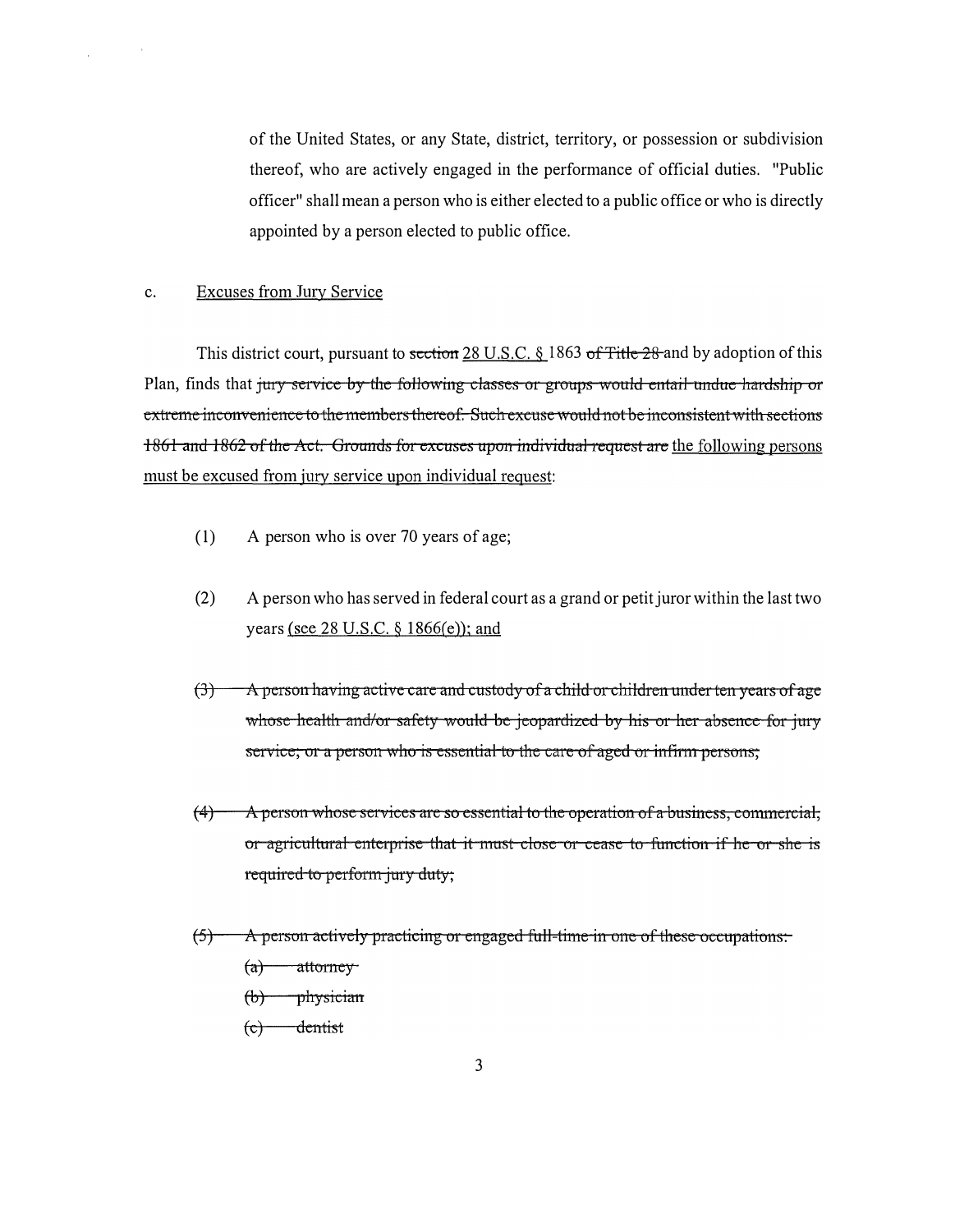$(d)$  registered nurse

 $\bar{1}$ 

 $(e)$  member of the clergy or a religious order

- $(6)$  (3) A person who serves as a volunteer (without compensation) in an official capacity as a firefighter or a member of a rescue squad or ambulance crew for a public agency. A "public agency" for this purpose means the United States, any State of the United States, the District of Columbia, Puerto Rico, the Virgin Islands, Guam, American Samoa, or other territory of the United States, or any unit of local government, department, or instrumentality of any of the foregoing.
- $(7)$  Full-time college students.

### d. Individual Excuses from Jury Service

In addition to the members of classes or groups subject to excuse from jury service, any person summoned for jury service may be excused from service during the session for which the juror was summoned by the judge presiding over his or her respective docket or by the clerk based upon a showing of undue hardship or extreme inconvenience.

The names of those jurors who have been excused from a panel for hardship or extreme inconvenience reasons will be put back in the qualified jury wheel where they will be subject to subsequent random selection, unless the court should rule otherwise at the time of granting the excuse.

# e. Jurors Excluded by the Court

Pursuant to the provisions of section 28 U.S.C.  $\S$  1866 of Title 28, any juror who has been summoned for jury service may be excluded by the judge in open court upon the following grounds:

(1) that such person may be unable to render impartial jury service or that his or her service as a juror would be likely to disrupt the proceedings; or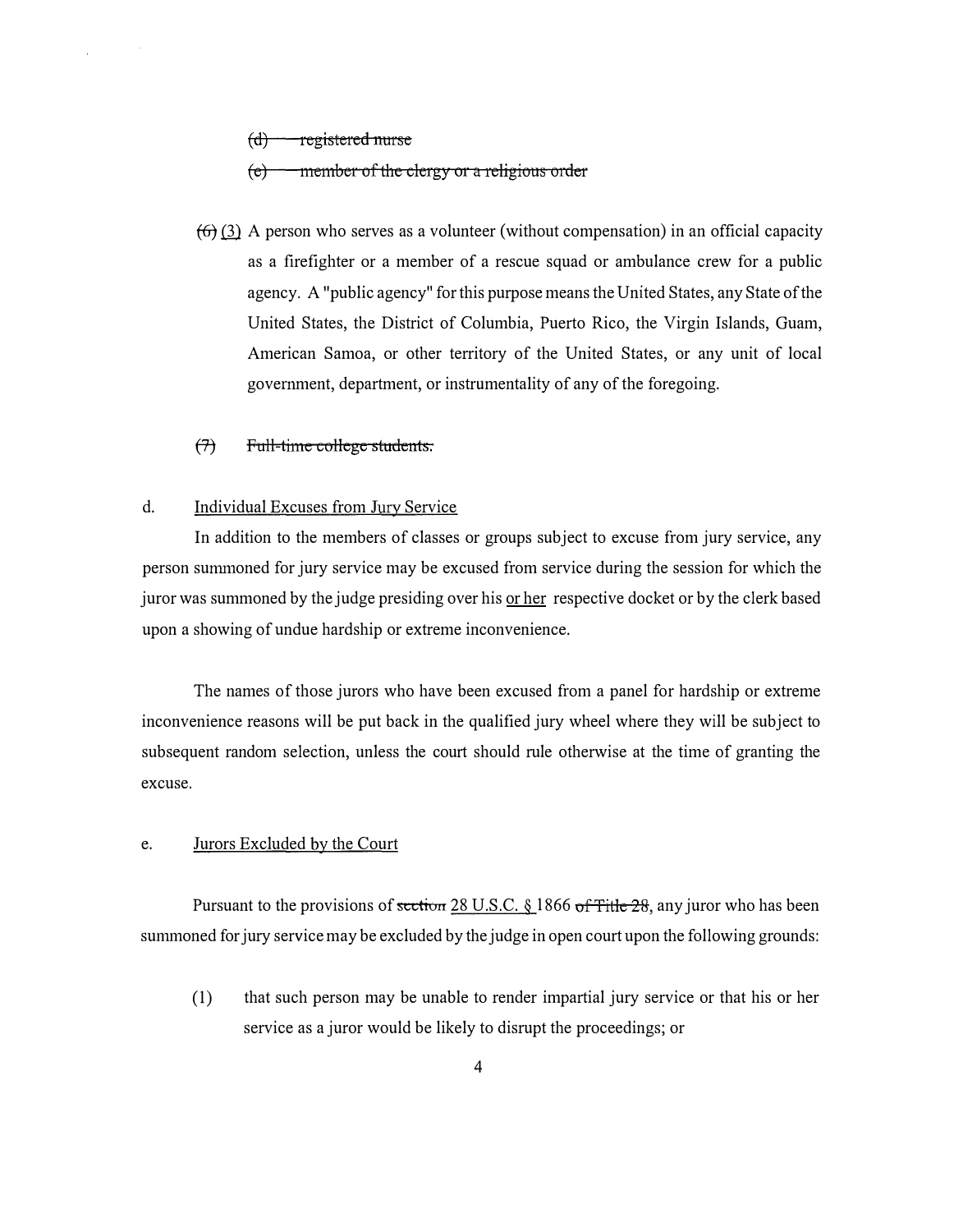(2) excluded upon peremptory challenge as provided by law; or

 $\hat{\mathbf{r}}$ 

- (3) excluded pursuant to the procedure specified by law upon a challenge-by any party for good cause shown; or
- $(4)$  excluded upon determination by the court that his or her service as a juror would be likely to threaten the secrecy of the proceedings, or otherwise adversely affect the integrity of jury deliberations.

Any person excluded from a particular jury under clause (1), (2), or (3) of this section shall be eligible to sit on another jury if the basis for the person's initial exclusion would not be relevant to the person's ability to serve on such other jury.

\* \* \* \* \*

Comment: These amendments were recommended by the Fifth Circuit Judicial Council in a resolution dated May 6, 2007. The deleted language is intended to harmonize the jury plan with U.S. Judicial Conference policy that seeks to abolish automatic excuse categories for professions on ground that "if all person in professions are excluded from jury service, the resulting juries would not be representative of the public at large."